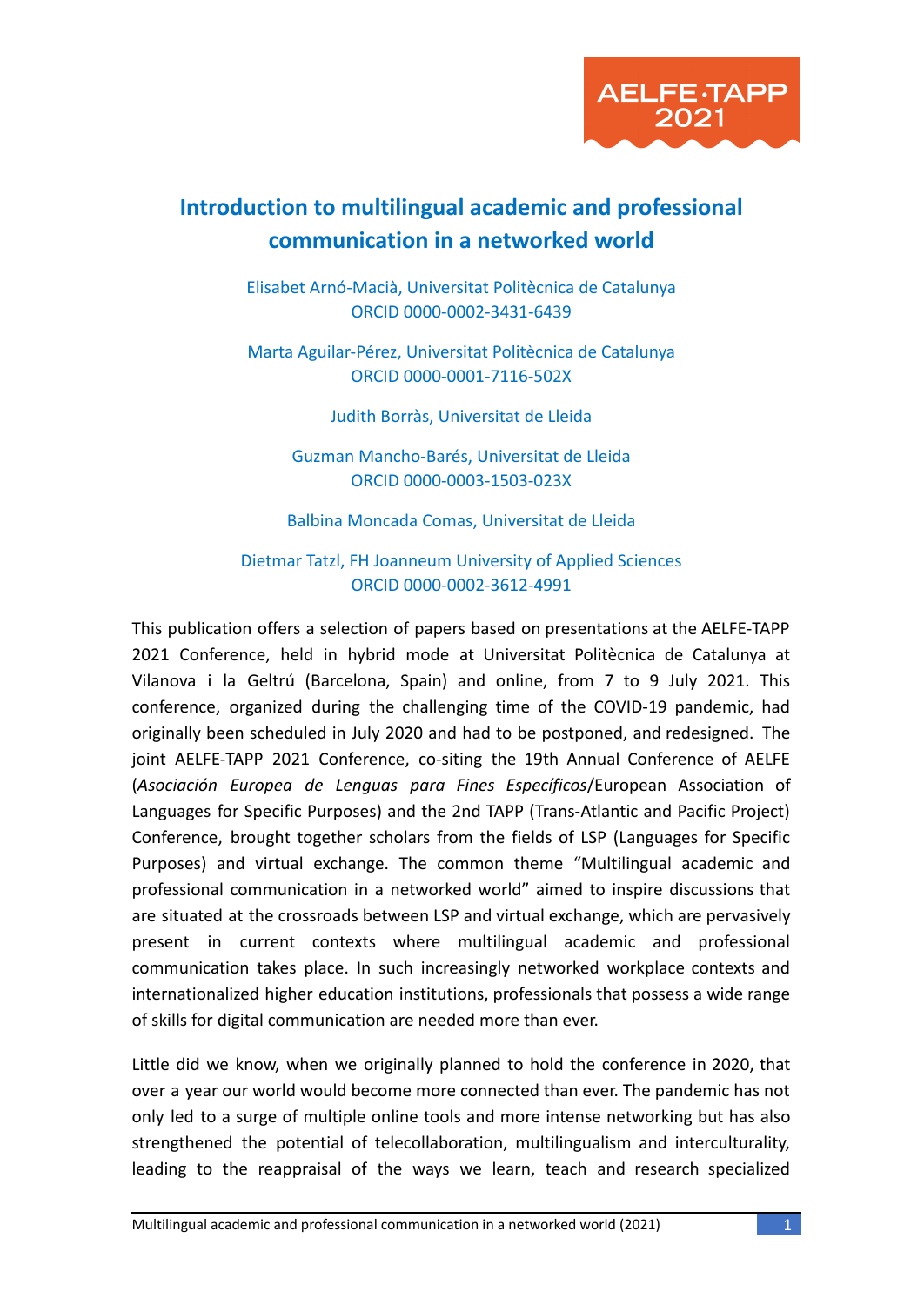

languages and communication. The affordances of all the tools and pedagogic resources that have become more salient in the past year have had an impact on our professions (and our lives), and merit closer examination. Similarly, our academic (and social) networking has also changed, with a rise in online communication. In this context, and focusing on a variety of online communication tools, the AELFE-TAPP 2021 Conference has provided a forum for researchers and practitioners to collaborate, intra- and inter-disciplinarily, to find common ground and to open up new perspectives on this changing field.

Apart from new perspectives and tools, the pandemic has also exposed instructors and researchers to an increased workload, and the necessity of adapting to a multitude of digital tools and procedures almost overnight. The pandemic has also reminded us that humans love to interact face to face, and that technology needs to be really advanced to compensate for face-to-face interaction when communication is shifted to the virtual sphere, with the need to provide rich and varied interactions. This shift has created a momentum for consolidating and promoting virtual exchange, which now appears to become part of the agenda of many educational institutions. Current global challenges, such as the climate crisis, decarbonization, migration and defending liberal democracy, have already set the scene for further opportunities and indeed necessities to bring the world closer together, probably more often in a virtual than a physical way.

Inspired by the principles of knowledge generation and exchange produced by the interaction of scholars coming from different communities and disciplinary fields, this publication seeks to disseminate open knowledge taking advantage of online tools and networks, hence reaching beyond the conference to make it available to participants all around the globe. In line with an increasingly multilingual landscape, the conference theme is exemplified both in the conference (with presentations in English, Spanish, French and German) and in these proceedings, with the presence of Spanish and French in addition to English.

Mirroring the key topics presented and discussed during the conference, these proceedings are organized into different sections that reflect the AELFE-TAPP 2021 conference panels and featured thematic tracks. The first section contains the guest contributions by keynote speakers, setting the scene and discussing essential topics related to the conference theme: online collaboration in translation through TAPP projects by Sonia Vandepitte; a comprehensive map of the status of virtual exchange, drawing on research data from Erasmus+ Virtual Exchange, by Francesca Helm; and the questioning of common assumptions of the role of EMI in the internationalization of universities, by David Block.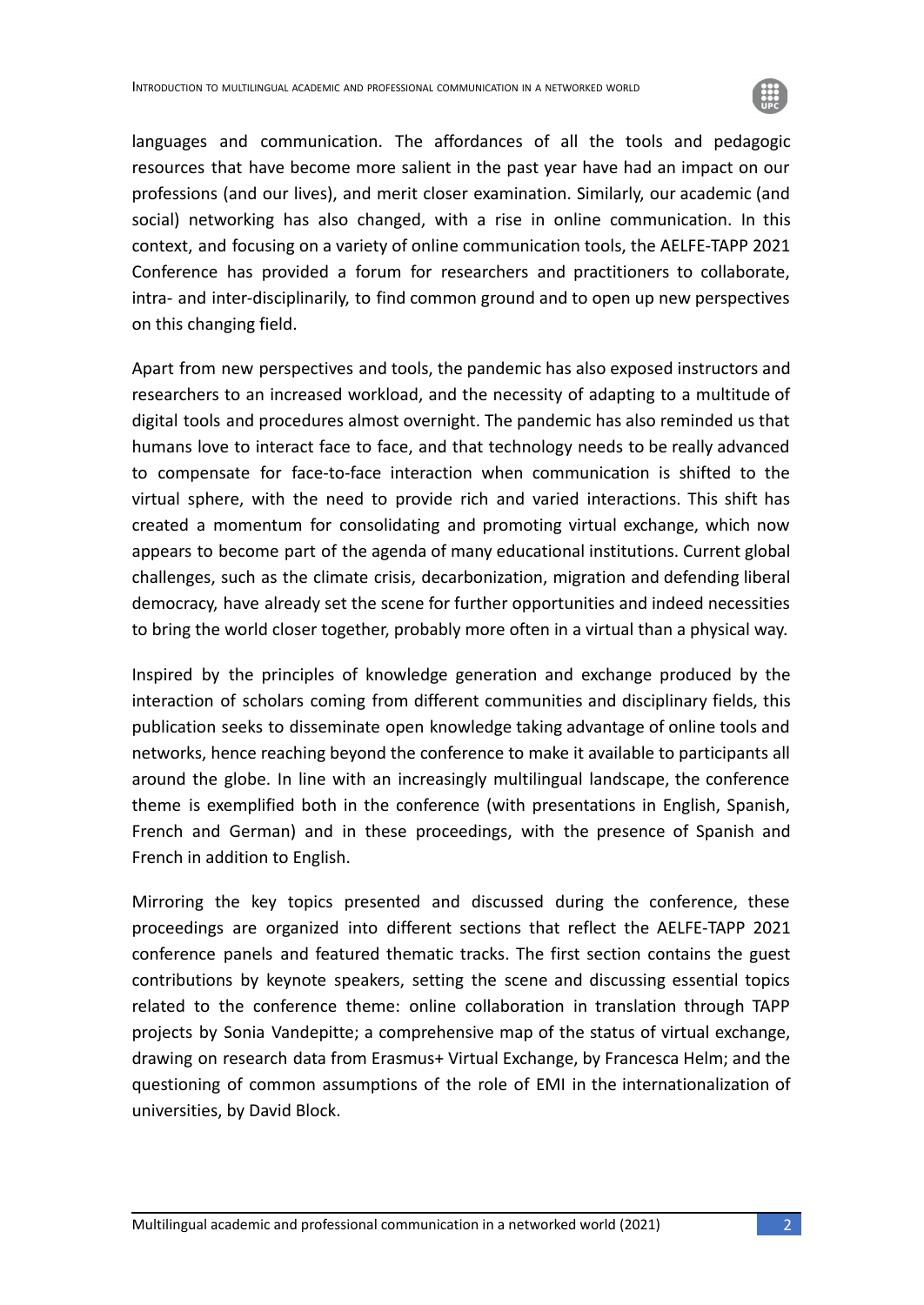

Contributions are thus organized in the following sections: (I) Analysis and translation of specialized languages, which includes contributions from the AELFE panels of genre and discourse and translation and terminology; (II) Thematic tracks in LSP, comprising some of the contributions to the featured monographic panels on Multilingualism and EU law, Technical and professional communication, and Health communication; (III) Innovation and digital technologies in LSP; (IV) LSP teaching methodologies and English-medium instruction; and (V) TAPP-Virtual exchange, featuring contributions on virtual exchange from multiple perspectives, from TAPP members as well as from other different networks.

After two decades of AELFE Conferences and TAPP collaborations, and within the consolidated fields of LSP and virtual exchange, we hope that readers of this volume can benefit from a wide range of contributions by scholars from different regions of the world, who are willing to share their expertise, to collaborate and to plant their seed in these growing and intersecting communities. We hope that the multiple approaches to the conference theme from active scholars, expressing a variety of voices, can inspire further debates as well as help practitioners meet the challenges posed by our changing academic and professional world. The contributions in this volume on LSP and virtual exchange, both from the perspectives of teaching and research, are meant as a tool to help scholars to equip future professionals and citizens with the skills needed in a constantly-changing, complex multilingual networked world. The editors of this collection (together with the rest of the AELFE-TAPP 2021 organizing team) are proud to have hosted all participants, on site and virtually, during the conference. May the discussions generated during the conference as well as the contributions to this volume help strengthen the bonds between LSP and virtual exchange scholars - AELFE and TAPP members and beyond - provide mutual feedback, and inspire further joint action and projects to meet present and future challenges in the field. We hope that the efforts put into the organization of the conference and the present publication constitute one step in this direction.

## **Panel of reviewers**

This academic publication has gone through a double-blind peer review process to meet the standards of quality and rigour that can be expected in scholarly publications. This quality process would not have been possible without the insightful input and feedback of the recognized academics that have served as external reviewers:

Eulàlia Borràs (Universitat de Lleida, Spain)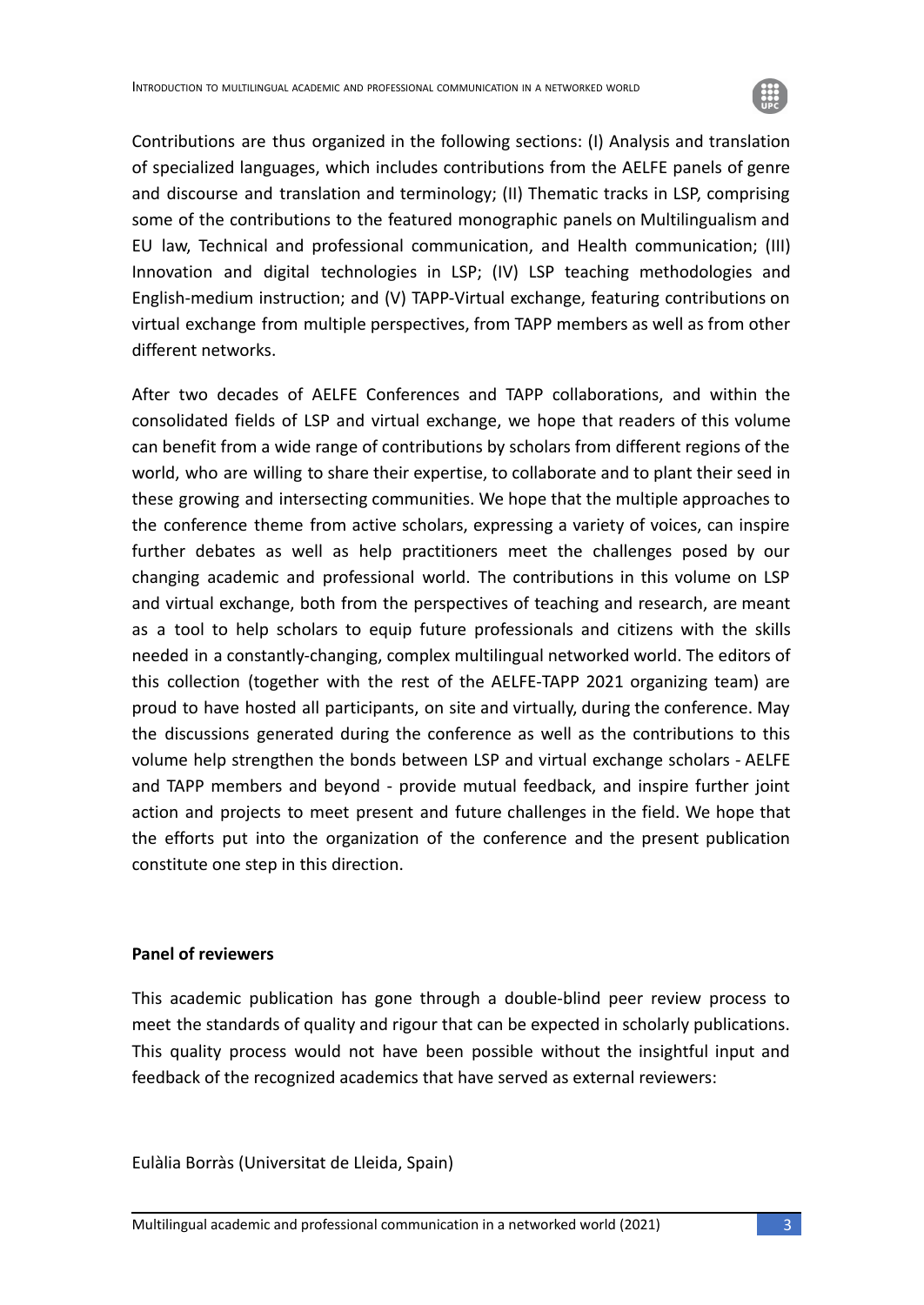

Cristina Calle (Universidad Complutense de Madrid, Spain) Alejandro Curado (Universidad de Extremadura,Spain) Emma Dafouz (Universidad Complutense de Madrid, Spain) Katrien Deroey (University of Luxembourg, Luxembourg) Ann Hill Duin (University of Minnesota, USA) Jan Engberg (Aarhus University, Denmark) Jesús García Laborda (Universidad de Alcalá, Spain) Suvi Isohella (University of Vaasa, Finland) Sarah Khan (Universitat de Vic, Spain) Raquel Lázaro (Universidad de Alcalá, Spain) Angels Llanes (Universitat de Lleida, Spain) Araceli Losey (Universidad de Cádiz, Spain) Karin Luttermann ( University of. Eichstätt-Ingolstadt, Germany) Guzman Mancho-Barés (Universitat de Lleida, Spain) Bruce Maylath (North Dakota State University, USA) Birthe Mousten (Aarhus University, Denmark) Elena Pacurar (Babeş-Bolyai University, Romania) Giuseppe Palumbo (University of Trieste, Italy) Lourdes Pomposo (Universidad Politécnica de Madrid, Spain) Rachida Sadouni (University of Blida 2, Algeria) María del Mar Sánchez (Universidad de Alcalá, Spain) Purificación Sánchez (Universidad de Murcia, Spain) Nadezda Silaski (University of Belgrade, Serbia) Ute Smit (University of Vienna, Austria)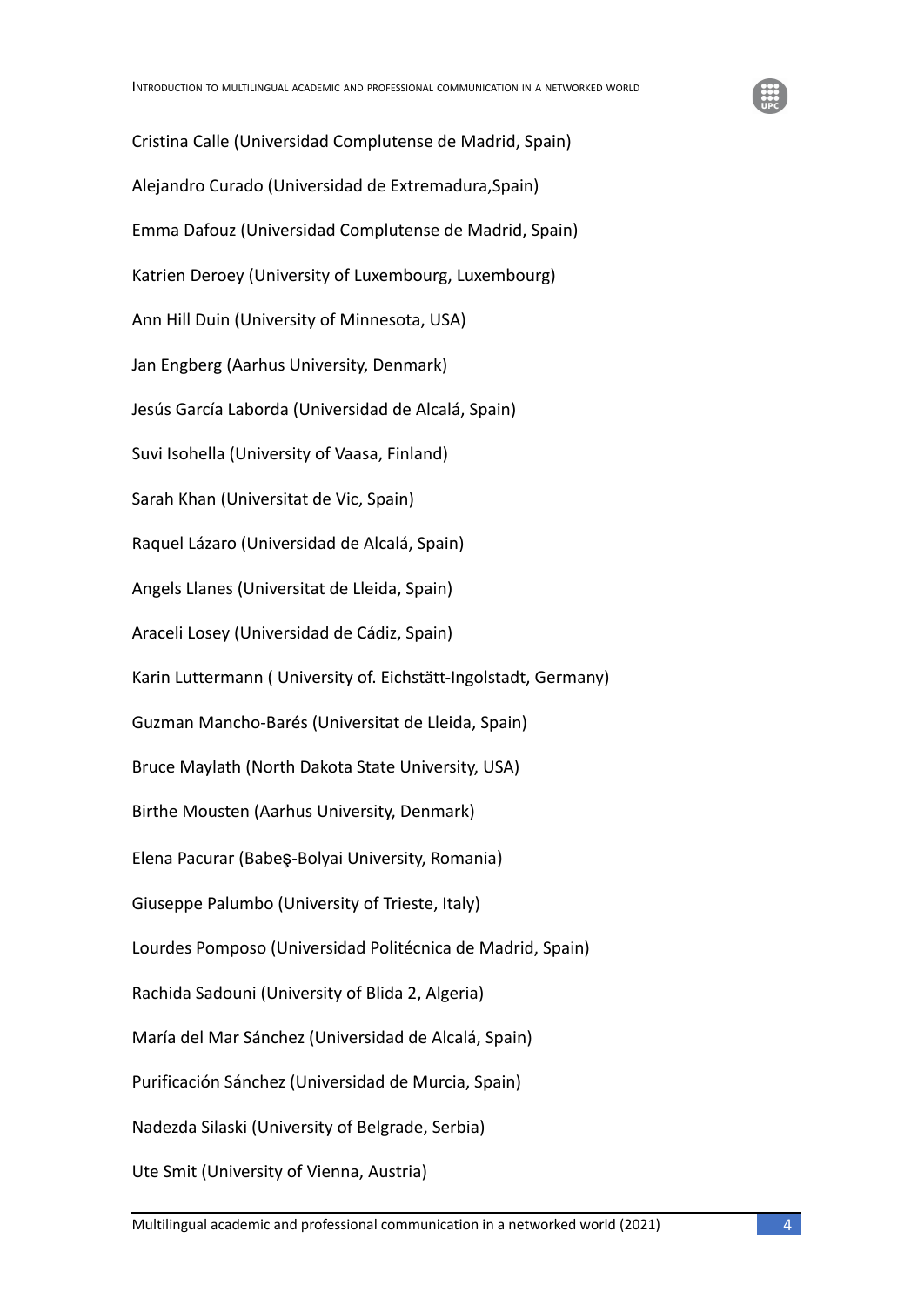

Marina Tzoannopoulou (Aristotle University of Thessaloniki, Greece)

Sonia Vandepitte (Ghent University, Belgium)

Massimo Verzella (Penn State Erie, USA)

## Acknowledgements

The editors of this volume would like to acknowledge the work of authors and reviewers for making this publication possible, as well as that of the ICT staff from UPC and UPC-Vilanova, as well as the UPC-Vilanova library staff for their work and support throughout the process of making this publication. Special mention should be made of the contributions of Sito Ibáñez for setting up and guiding us through the MyEvent platform for submission and review, Eva Vaqué for being the webmaster, Ana Latorre from IDP (*Iniciativa Digital Politècnica*) for designing the template, Clara Mansilla for the formatting and typesetting of the contributions, and Taïs Bagès for publishing the proceedings in the UPCommons platform.

Beyond this publication, the editors (and the whole organizing team) are indebted to the AELFE board and TAPP coordinators for trusting us with the organization of both conferences simultaneously and for their support and good advice throughout this long process. Our gratitude should also go to AELFE and TAPP members for their support, as well as to all conference participants and keynote speakers. We are indebted to our department, the CLA (*Cercle de Lingüística Aplicada*) research group and the UPC ICT team. A very special mention should be made of the management and host of the conference: ICT, administration and library staff. Without their effort, this conference would not have been possible.

Throughout the organization of the conference we have counted on the valuable collaboration and support of the city council of Vilanova i la Geltrú, and from VisitVilanova.

## **Multilingual academic and professional communication in a networked world**

Proceedings of AELFE-TAPP 2021 (19th AELFE Conference, 2nd TAPP Conference) ARNÓ, E.; AGUILAR, M.; BORRÀS, J.; MANCHO, G.; MONCADA, B.; TATZL, D. (EDITORS) Vilanova i la Geltrú (Barcelona), 7-9 July 2021 Universitat Politècnica de Catalunya ISBN: 978-84-9880-943-5